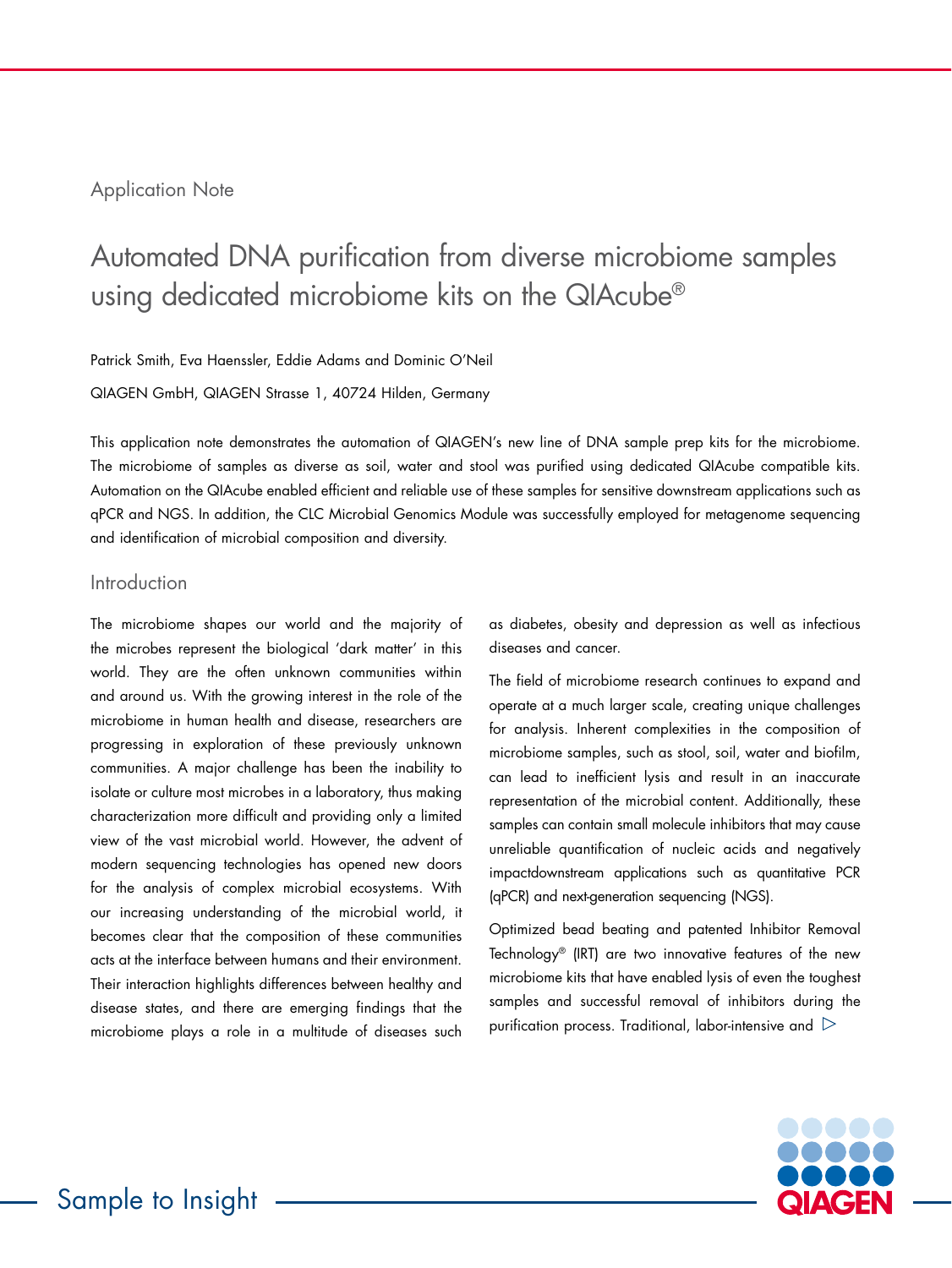time-consuming manual purification steps can now be replaced by automating the IRT and purification steps of these new microbiome kits on the QIAcube, saving valuable time and ensuring standardized results.

## Material and methods

## Experiment 1: Automated isolation of DNA from soil samples using the DNeasy® PowerSoil® Kit

DNA was isolated from 2 soil types, estuary and compost soil, either manually with the DNeasy PowerSoil Kit or by automating the kit on the QIAcube. For both protocols 250 mg of the soil samples were placed in PowerBead Tubes and vortexed for 10 minutes at maximum speed using a 24-sample vortex adapter. To allow for a reliable comparison between manual and automated sample processing, supernatants were pooled after mechanical lysis. This minimizes the effect of sample-to-sample variation when working with heterogeneous sample material such as soil. From this pool of supernatants, 450 µl per sample was then processed following the manual and QIAcube protocols according to the instructions in the *DNeasy PowerSoil Kit Handbook*. Briefly, for the manual protocol, after mechanical lysis, contaminants from the soil samples were removed using the patented IRT in 2 subsequent steps, followed by binding of DNA to a silica-based spin column, washing and elution of DNA in 100 µl of elution buffer. For the QIAcube protocol, after mechanical lysis, 450 µl per sample was transferred into position 2 of the rotor adapter which was then placed into the centrifuge of the QIAcube. All subsequent steps including the removal of inhibitory substances by precipitation were performed on the QIAcube. For each soil type, 12 samples were processed both manually and on the QIAcube. After isolation, DNA yield was determined by fluorometric quantification and DNA quality was assessed by measuring  $A_{260}/A_{280}$  ratios. In addition, the DNA was visualized by agarose gel electrophoresis. To quantify the presence of PCR inhibitors, a qPCR assay was performed using the QuantiFast® Pathogen +IC Kit. The DNA eluate containing

potential inhibitors was added to a quantitative real-time PCR reaction containing an internal amplification control. The presence of inhibitors was determined by comparing the  $\mathsf{C}_{_{\mathsf{T}}}$  values of reactions containing DNA eluate and controls.

## Experiment 2: Automated isolation of DNA from filtered water samples using the DNeasy PowerWater® Kit

DNA was isolated from 2 water types, ocean and lagoon water, either manually with the DNeasy PowerWater Kit or by automating the kit on the QIAcube. Aliquots of 150 ml of ocean water and 75 ml of lagoon water per sample were filtered through 0.45 µm mixed cellulose ester membranes. The filter membranes were transferred into 5 ml PowerWater DNA Bead Tubes and stored at –20°C. The samples were lysed by placing the bead tubes in a 6-sample vortex adapter at maximum speed for 5 minutes. To minimize the effect of sample-to-sample variation while comparing the manual and automated DNA isolation, supernatants were pooled after mechanical lysis. From this pool, 600 µl of lysate per sample was used as the starting material for the manual and QIAcube protocols. DNA was extracted following the DNeasy PowerWater Kit protocol. Briefly, for the manual protocol, after mechanical lysis, inhibitory substances were removed using the patented IRT, followed by binding of DNA to a silica-based spin column, washing and elution of DNA in 100 µl of elution buffer. For the QIAcube protocol, after mechanical lysis, 600 µl per sample was transferred into position 2 of the rotor adapter which was then placed into the centrifuge of the QIAcube. All subsequent steps including the removal of inhibitors were automated on the QIAcube. For lagoon and ocean water, 6 and 4 samples, respectively, were processed both manually and on the QIAcube. After isolation, DNA yield was determined by fluorometric quantification and DNA quality was assessed by measuring  $A_{260}/A_{280}$  ratios. In addition, the DNA extracted from lagoon water was visualized by agarose gel electrophoresis. To quantify the presence of PCR inhibitors, a qPCR assay was performed using the QuantiFast Pathogen +IC Kit. The DNA eluate containing potential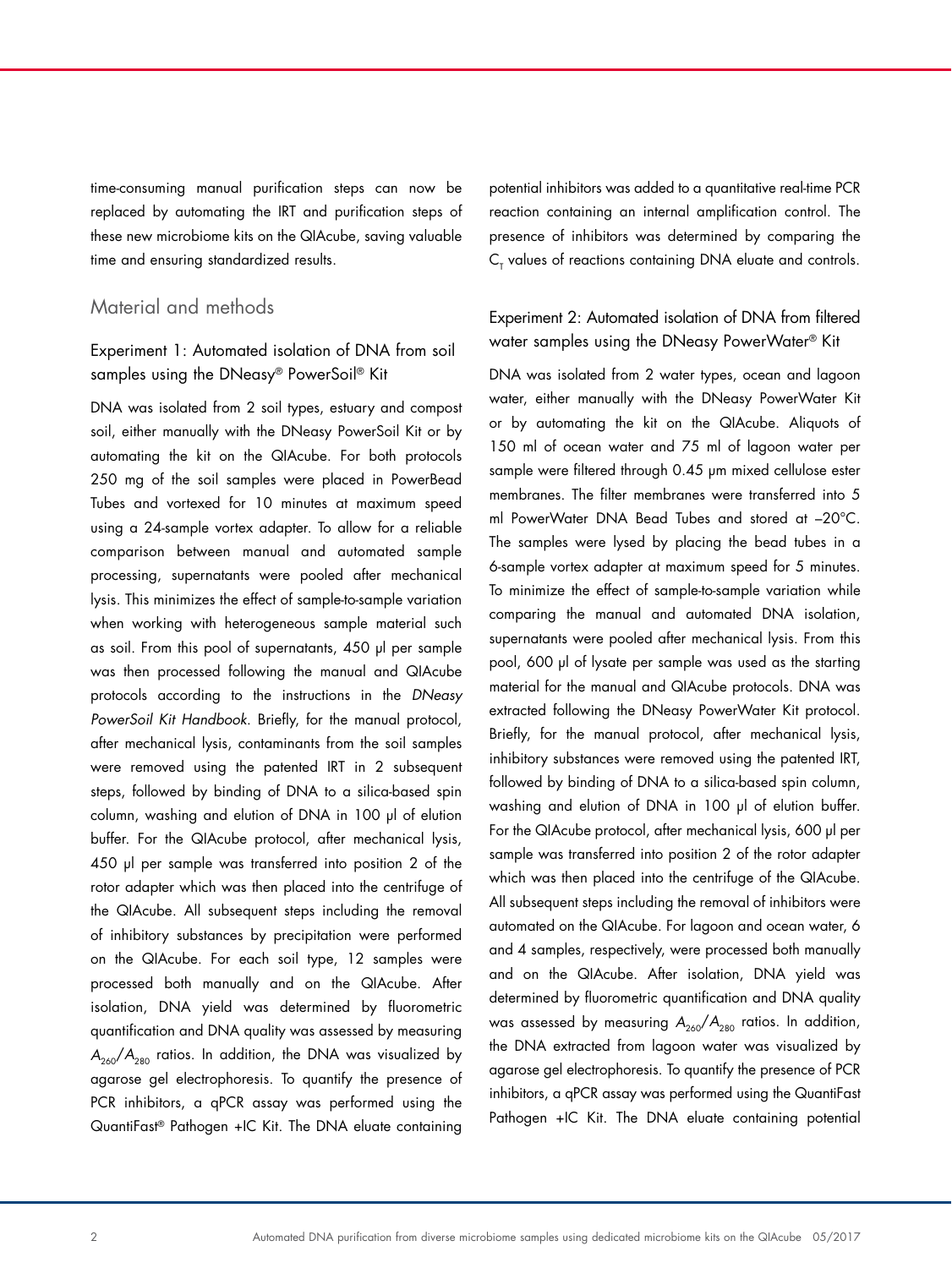inhibitors was added to a quantitative real-time PCR reaction containing an internal amplification control. The presence of inhibitors was determined by comparing the  ${\mathsf C}_{_{\mathsf T}}$  values of reactions containing DNA eluate and controls.

## Experiment 3: Automated, low-throughput workflow for microbial analyses of human stool samples using the QIAamp® PowerFecal® DNA Kit and the CLC Genomics Workbench

DNA was isolated from 10 individual human stool samples by automating the QIAamp PowerFecal DNA Kit on the QIAcube. A 200 mg aliquot of stool was placed in Dry Bead Tubes, followed by addition of 750 µl of PowerBead Solution and vortexing of samples for 10 minutes at maximum speed using a 24-sample vortex adapter according to the *QIAamp PowerFecal DNA Kit Handbook*. After lysis, 450 µl of supernatant was transferred into position 2 of the rotor adapter which was then placed into the centrifuge of the QIAcube. All subsequent steps were carried out by the instrument. After isolation, DNA yield was quantified by a fluorometric assay and DNA quality was assessed by measuring  $A_{260}/A_{280}$  ratios. In addition, the DNA was visualized by agarose gel electrophoresis. To quantify the presence of PCR inhibitors, a qPCR assay was performed using the QuantiFast Pathogen +IC Kit. The DNA eluate containing potential inhibitors was added to a quantitative real-time PCR reaction containing an internal amplification control. The presence of inhibitors was determined by comparing the  ${\sf C}_{_{\sf T}}$  values of reactions containing DNA eluate and controls. The resulting DNA was subsequently used for library construction for 16S rRNA gene sequencing as well as whole metagenome sequencing.

For 16S library preparation, modified 515fB and 806rB primers were used to amplify the V4 region of the 16S gene (1, 2, 3, 4). For PCR amplification of the V4 region of the 16S gene, we used the QIAGEN Multiplex PCR master mix, 0.2 µM of each primer and 50 ng of template DNA. The cycling conditions were set to an initial 15 minutes activation step at 95°C, 22 cycles of denaturation (94°C, 30 seconds), annealing (55°C, 90 seconds) and extension (72°C, 60 seconds) steps, followed by a final extension step at 72°C for 30 minutes. The 16S amplicons were purified by a bead-based approach and quantified using a fluorometric assay. Sequencing adapters were then added using the QIASeq™ 1-Step Amplicon Kit. For adapter ligation, 500 ng of amplicon per sample was used as the starting amount. Adapter ligation and library purification were performed according to the kit instructions. Individual samples were labeled with a 6 bp barcode (GeneRead™ 12-plex adapter). All 16S libraries were quantified using the QIASeq Library Quant Kit and paired-end sequencing (2 x 250 bp) was performed on a benchtop sequencer.

For whole metagenome sequencing (WGS), libraries were prepared using the QIASeq FX DNA Library Kit according to the instructions. Briefly, 500 ng of DNA was used as input for the FX fragmentation reaction and incubated for 10 minutes at 32°C, to produce a target fragment peak size of 350 bp. Sequencing adapters were directly added to the fragmentation reaction product. The ligation reaction and library purification steps were performed according to the QIASeq FX DNA Library Kit instructions. The WGS libraries were then quantified using the QIASeq Library Quant Kit and paired-end sequencing (2 x 250 bp) was performed on a benchtop sequencer.

For bioinformatics analysis, the CLC Microbial Genomics Module as part of the CLC Genomics Workbench was used. For 16S data analysis, raw sequencing reads were imported into the CLC Microbial Genomics Module and then the OTU clustering module and NGS Core Tools were used to merge paired-end reads and perform quality control. OTUs were then picked by mapping sequences against the Greengenes database and clustering at 97% identity. Next, OTUs were aligned using muscle and used to construct a Maximum Likelihood phylogenetic tree, followed by alpha and beta diversity analyses. For WGS data analysis, the raw sequencing reads were imported and *de novo* assembled into contigs using the whole metagenome analysis module. Genes and coding DNA sequences were then identified  $\triangleright$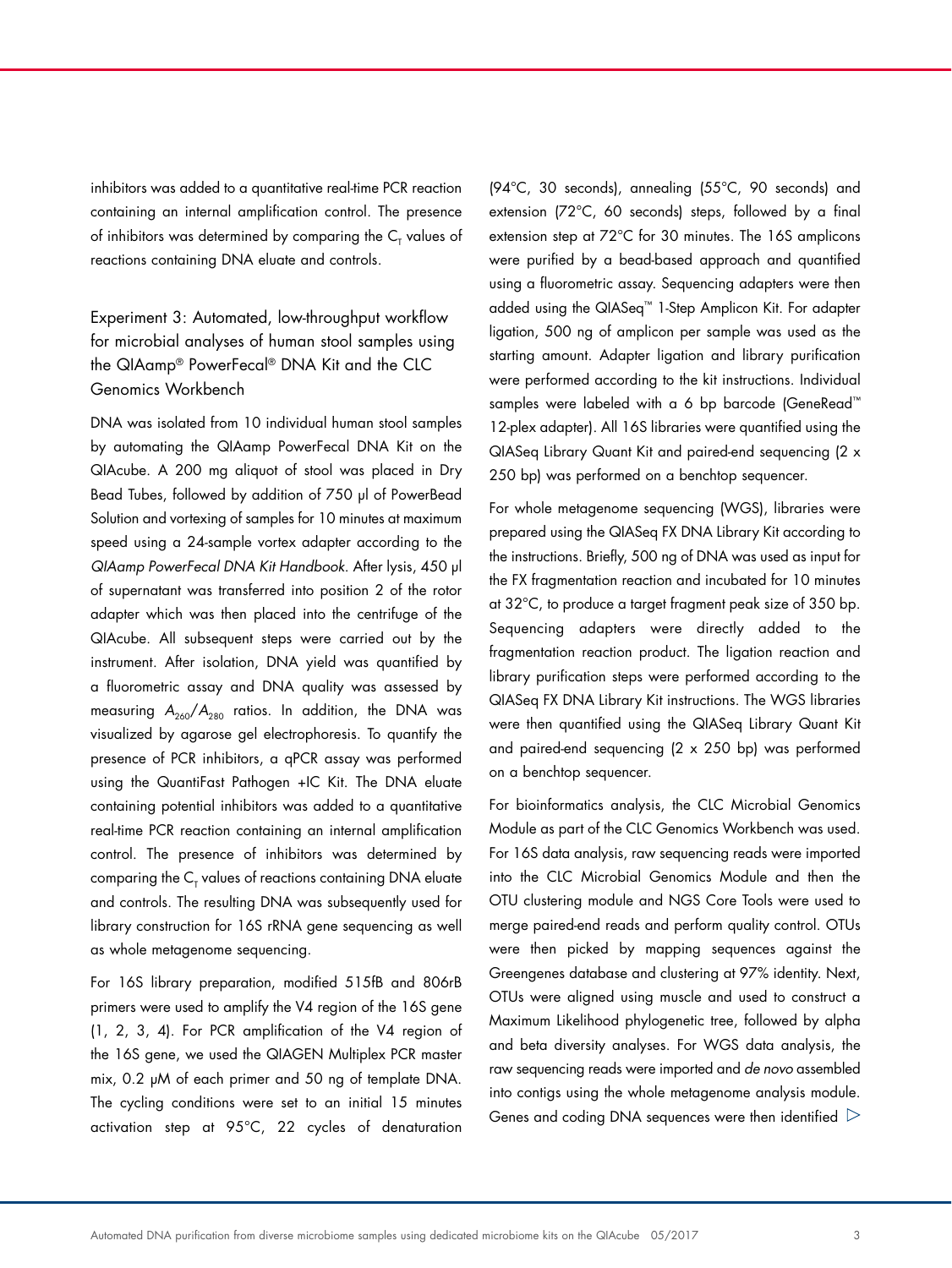





### QIAcube extraction



**Compost** 

using MetaGeneMark and functionally annotated with Gene Ontology (GO) terms and Pfam (protein families) domains. Finally, functional profiles were built based on the identified GO terms, which were then statistically analyzed and visualized. For both 16S and WGS analyses, all analysis steps were performed according to the standard specifications in the CLC Microbial Genomics Module.

## Results and discussion

Experiment 1: Comparable DNA yield and quality from soil samples with manual and automated protocols of the DNeasy PowerSoil Kit

The performance of the DNeasy PowerSoil Kit protocols on the QIAcube was measured. Yield and purity of DNA isolated using the manual and automated protocols were compared for the 2 different soil types. DNA isolated either manually or on the QIAcube instrument was of comparable yield and quality for both estuary and compost soil samples (Figure 1).

A test for the efficient removal of small molecule PCR inhibitors which can interfere with downstream applications was also performed. Quantitative qPCR analysis confirmed that DNA isolated from both soil types using either the manual or the automated protocol had similar or fewer inhibitors present in the eluates (Figure 2). In particular, the QIAcube protocol completely removed inhibitors from typically inhibitor-rich compost.

Figure 1. Comparable DNA yield and purity between QIAcube and manual protocols of the DNeasy PowerSoil Kit. A DNA yield was measured using a fluorometric-based assay. B DNA purity was determined by spectrophotometric measurements at 260 and 280 nm. Displayed is the average yield and purity of 12 samples per soil type per protocol. The standard deviation is shown for each condition. C DNA extracted from 250 mg estuary and D compost soil was visualized on a 1% TAE agarose gel. Manual and automated DNA extractions are displayed in the upper and lower half of the gel, respectively. Aliquots of 4 and 5 µl from each sample of estuary and compost soil types, respectively were applied to the gel.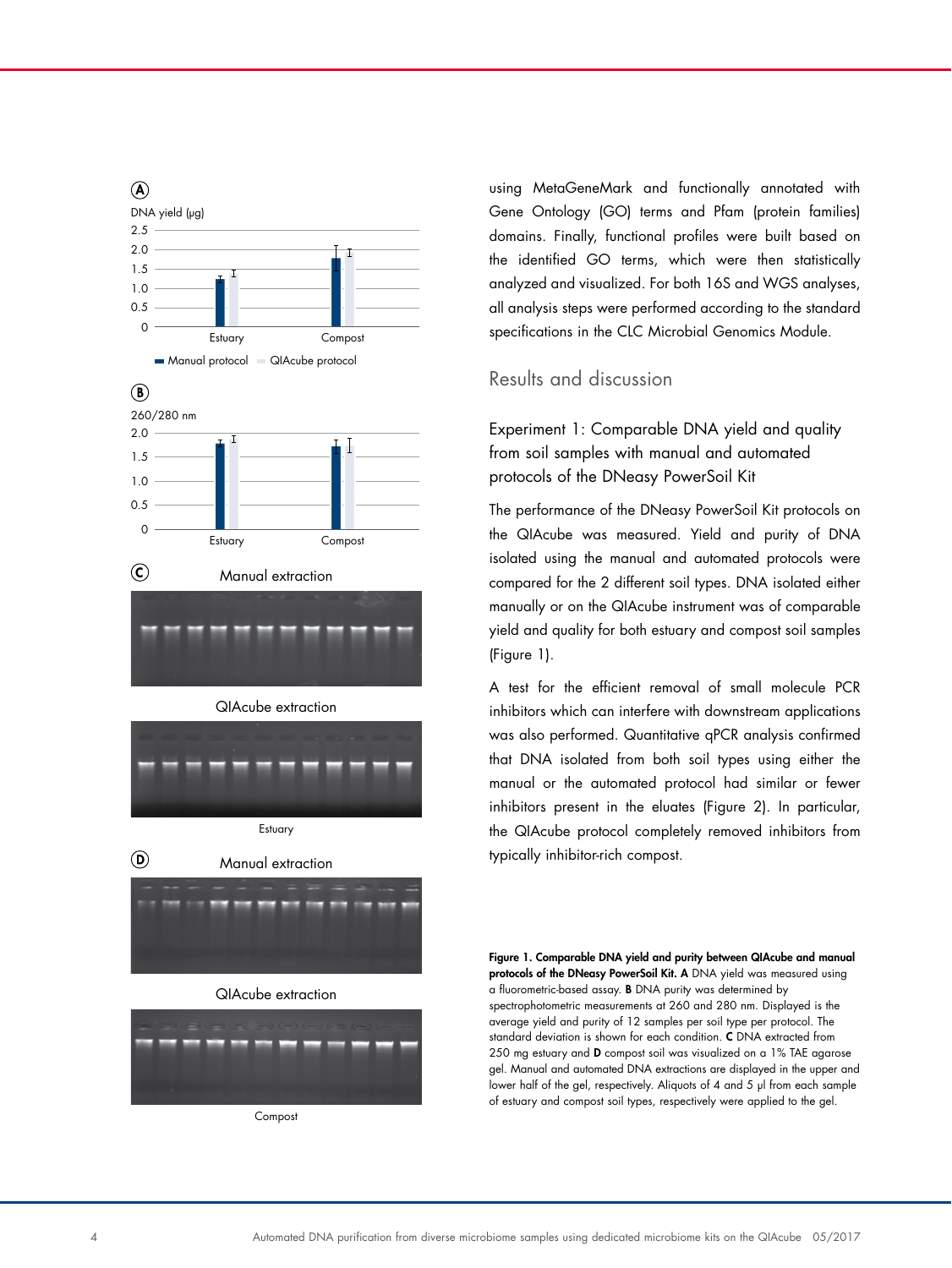

Figure 2. Efficient removal of PCR inhibitors was demonstrated by processing samples isolated with the manual and QIAcube DNeasy PowerSoil Kit protocols using the QuantiFast Pathogen +IC Kit. Aliquots of A 7 µl eluate from each estuary sample or B 5 µl eluate from each compost sample were added to reaction mixtures containing internal control DNA. Amplification of this control DNA was quantified by qPCR. The C<sub>T</sub> values of a water control that does not inhibit amplification of the internal control DNA were compared to samples containing eluates processed using the DNeasy PowerSoil protocol. Eluates from both the manual and the QIAcube protocols did not significantly inhibit amplification of the control DNA as can be seen by a C<sub>t</sub> value comparable to the control. Each vertical bar represents an individual sample.

Taken together, these data show that automation of the DNeasy PowerSoil Kit on the QIAcube performs equally well as the manual version of the kit. Automation significantly reduces the hands-on time required for removal of inhibitory substances and spin-column-based DNA isolation. The extracted DNA is of high quality and can be used immediately in downstream reactions, including NGS and qPCR.

## Experiment 2: Comparable DNA yield and quality from water samples with manual and automated protocols of the DNeasy PowerWater Kit

The performance of the DNeasy PowerWater Kit protocols on the QIAcube was measured. Yield of DNA isolated using the manual and automated protocols were compared for the 2 different water types (Figure 3A–B). The two water

types were chosen based on their differences in biomass (ocean = low, lagoon = high) and because lagoon water is particularly known to have a high content of difficult-toremove inhibitors. Purity of DNA isolated using manual and automated protocols were compared for the lagoon water sample alone (Figure 3C–D). DNA isolated either manually or on the QIAcube instrument was of comparable yield and quality for both ocean and lagoon water samples.

A test for the efficient removal of small molecule PCR inhibitors which can interfere with downstream applications was also performed. Quantitative qPCR analysis confirmed that DNA isolated from lagoon water samples using either the manual or the automated protocol were free of inhibitors (Figure 4). In particular, the QIAcube protocol completely removed inhibitors from typically inhibitor-rich lagoon water samples.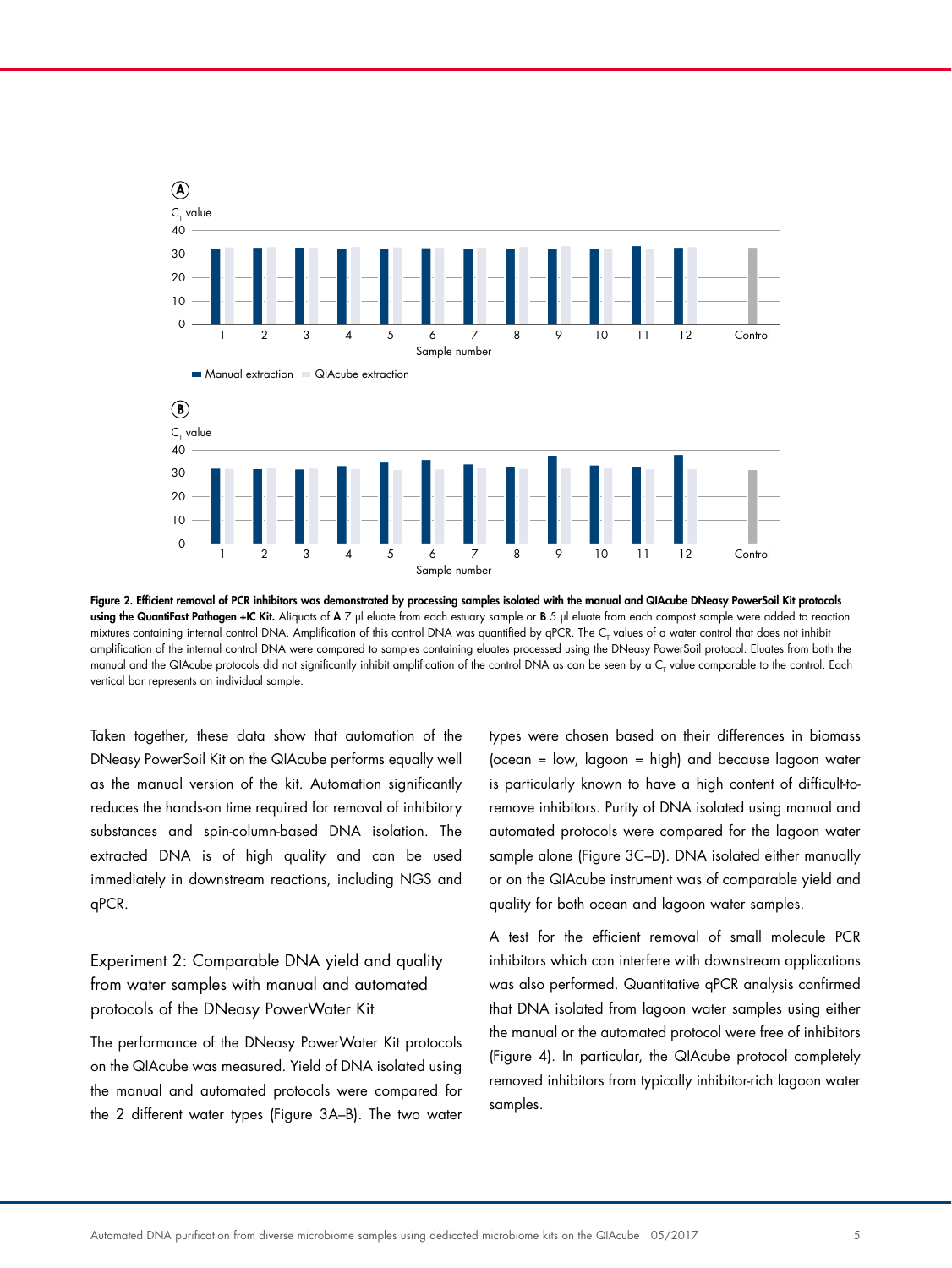

1.5

Figure 3. Comparable DNA yield and purity between QIAcube and manual protocols of the DNeasy PowerWater Kit. DNA was isolated from 75 ml lagoon  $\,$ water and 150 ml ocean water using the manual and the QIAcube protocols of the DNeasy PowerWater Kit. A-B DNA yield from the two water types compared between the protocols and **C** DNA quality of lagoon water sample compared between the two protocols. DNA yield was determined by a fluorometric assay. Displayed is the average yield of 6 lagoon water samples and 4 ocean water samples per protocol. DNA purity was determined by spectrophotometric measurement at 260 and 280 nm. The ratio of 260/280 nm indicates comparable DNA purity between the manual and the QIAcube protocol. Displayed is the average including standard deviation. D DNA extracted from 75 ml lagoon water was visualized on a 1% TAE agarose gel. DNA extracted with the manual protocol is displayed in the first six lanes and the QIAcube-extracted DNA is displayed in the next six. An aliquot of 5 µl per sample of lagoon water was applied to the gel.



**Manual extraction CIAcube extraction** 

Amplification of this control DNA was quantified by qPCR. The C<sub>T</sub> value of a water control that does not inhibit amplification of the internal control DNA was Figure 4. Efficient removal of PCR inhibitors was demonstrated by processing samples isolated with the manual and QIAcube DNeasy PowerWater Kit protocols using the QuantiFast Pathogen +IC Kit. Aliquots of 5 µl eluate from lagoon water samples were added to reaction mixtures containing internal control DNA. compared to samples containing eluates processed using the DNeasy PowerWater protocol. Eluates from both the manual and the QIAcube protocols did not significantly inhibit amplification of the control DNA as can be seen by a  ${\sf C}_7$  value comparable to the control.

2.0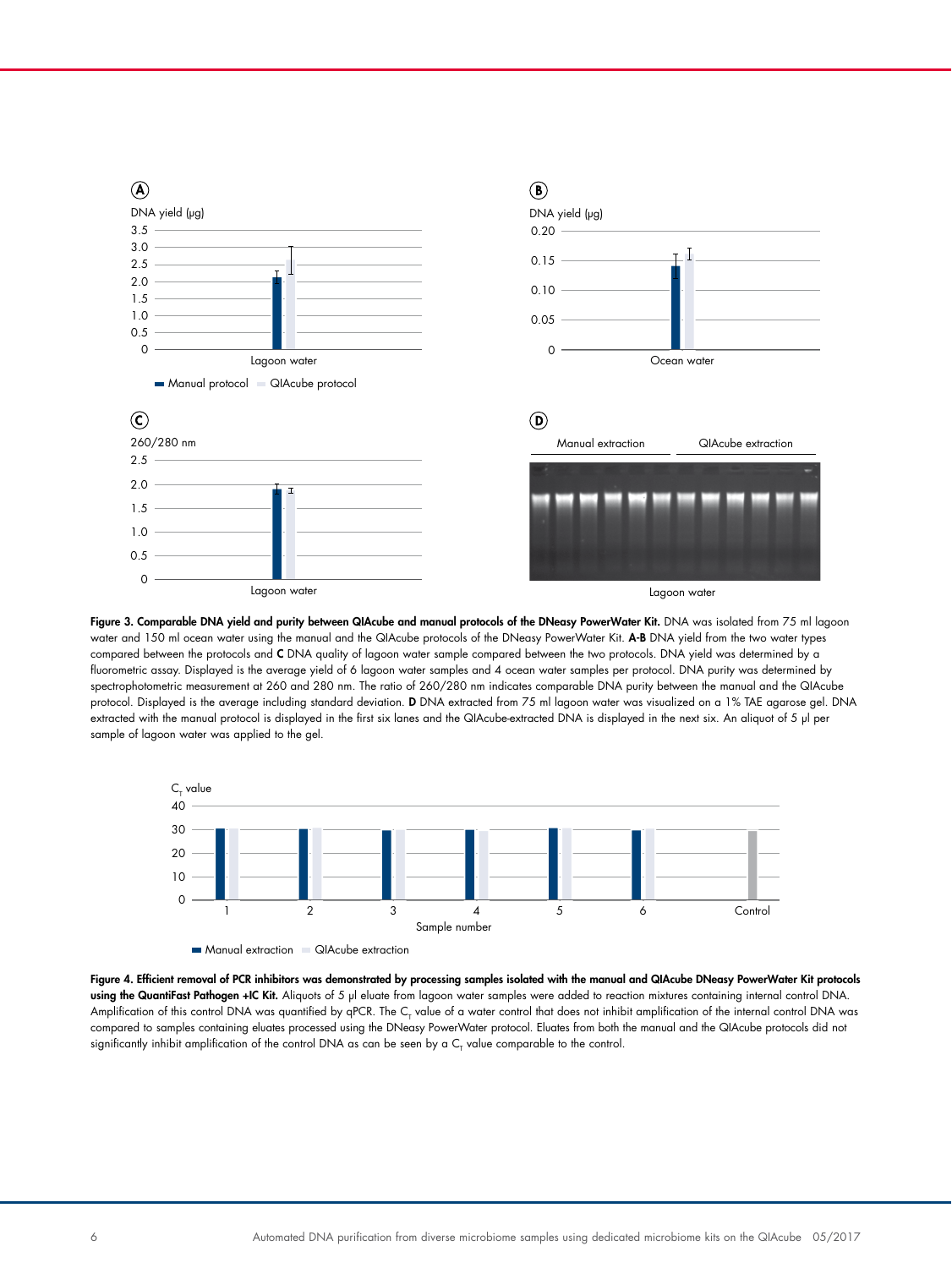Taken together, these data show that automation of the DNeasy PowerWater Kit on the QIAcube performs equally well as the manual version of the kit. Automation significantly reduces the hands-on time required for removal of inhibitory substances and spin-column-based DNA isolation. Thehighquality and high-purity DNA can be used directly for downstream applications, including NGS and qPCR.

Experiment 3: Automated, low-throughput workflow for microbial analyses of human stool samples identifies differences between young and old individuals

A healthy gut microbiota is typically characterized by large bacterial taxonomic diversity and functional capacity, 15 whereas frailty and aging are associated with loss of diversity and expansion of more pathogenic bacterial species (5). However, in order to accurately profile changes in microbial communities, the reproducible isolation of highquality DNA is a critical step. Automation of the QIAamp PowerFecal DNA Kit on the QIAcube allows for fast and reproducible isolation of high-quality DNA from stool sampleswith minimal hands-on time. Isolated DNA can be used directly in NGS applications. In this application note, we present an automated workflow to profile the gut microbiota of young and old individuals. As input, 10 human 5 stool samples were used, 5 samples from individuals in the age group of 28–48 years with an average age of 34 (young) and 5 samples from individuals between 65 and 78 years with an average age of 74 (old). DNA isolated 260/280 nm with the QIAcube compatible QIAamp PowerFecal DNA Kit protocol was of sufficient yield and quality as well as free of inhibitors (Figure 5), thus making it directly suitable for NGS library preparation.  $\mathsf{P}$ 



Figure 3. Boldion of high doliny, immulate free DNA will the distance fourted distance process. B VV was soluted from 200 mg of homan stoot sample<br>from old and young individuals. A DNA yield was determined by a fluorometri nom old and young marviacus. A Drivit yield was actemmed by a nooromente assay. During was actemmed by specifopholomente measurements<br>at 260 and 280 nm. C Isolated DNA from old and young individuals were visualized on a 1% and the manders was measured using the QuantiFast Pathogen PCR +IC Kit. Aliquots of 5 µl eluates from human stool samples were added to reaction mixtures<br>D PCR inhibition was measured using the QuantiFast Pathogen PCR +IC containing internal control DNA. Amplification of this control DNA was quantified by qPCR. The C<sub>T</sub> value of a water control which does not inhibit amplification  $\frac{20 \text{ m}}{20 \text{ m}}$  in this comparable by the control DNA as indicated by the  $C_T$  values comparable to the control. Figure 5. Isolation of high-quality, inhibitor-free DNA with the QIAamp PowerFecal QIAcube protocol. DNA was isolated from 200 mg of human stool samples of the internal control DNA was compared to samples containing eluates processed using the QIAamp PowerFecal DNA Kit protocol. Most eluates did not of the internal control DNA was compared to samples containing eluates pro

C Old Young Transfer that the control of the control of the control of the control of the control of the control of the control of the control of the control of the control of the control of the control of the control of t

value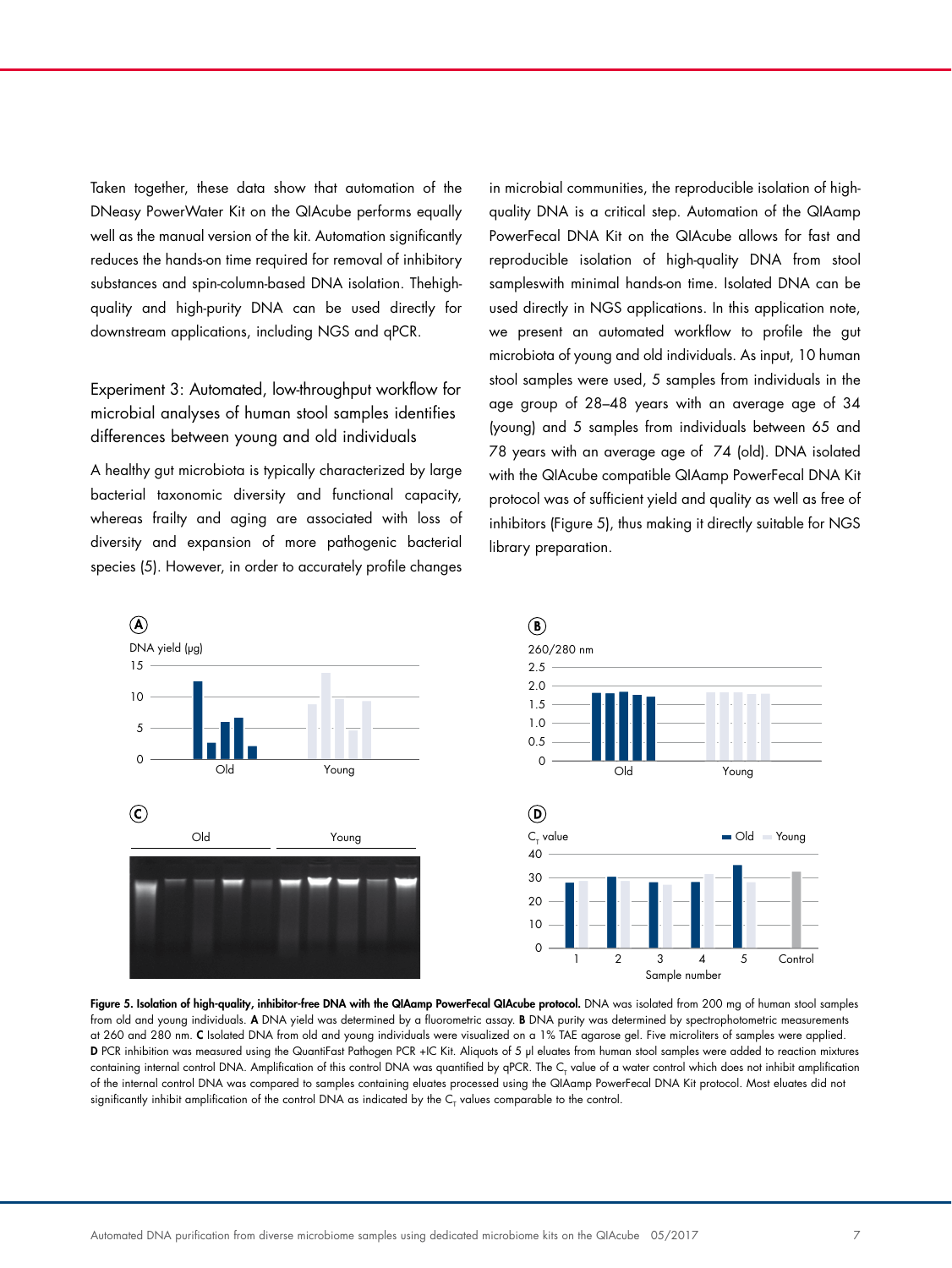To determine the microbial composition of human stool samples from young and old individuals, we performed 100 both 16S rRNA gene and whole metagenome sequencing. The 16S rRNA gene sequencing can be used to identify the 80 relative abundance of bacteria present in each sample and 60 to perform alpha and beta diversity analyses, which allow comparison of bacterial diversity both within and between 40 groups of samples. The 16S analysis revealed differences in 20 bacterial composition between young and old individuals characterized by an increase in *Fusobacterium* and

Anaerostipes with age (Figure 6A). Diversity analyses revealed that the microbiota from young individuals is more diverse than that of old individuals as measured by 80 the number of Observed Taxonomic Units (OTUs) and that these communities are significantly different from one another (Figure 6B–C). In sum, 16S microbial analyses identified that the gut microbial communities are remarkably different between young and old individuals and that young individuals have a more diverse gut microbiota.  $\frac{1}{2}$  $\overline{p}$ f\_Lachnospiraceae, g\_[Ruminococcus] erse man mar or ola individuais as measured  $\frac{B}{B}$  parameterial proposition complete single proposition  $\mathcal{L}_{\mathcal{D}}$ a that the gut microbial communities are re between young and old marviaudis and my k\_Bacteria, p\_Firmicutes, c\_Clostridia, o\_Clostridiales,

0 20 40 60 80 1 100 120 40

PCo 3 (14%)

65



 $\mathbb{R}$  $\sim$  +  $\sim$   $\sim$   $\sim$   $\sim$ 0 20 40 60 80 100 120 140 Number of reads (in thousands) 0 20 40 60 80 100 120 140  $20$ 



80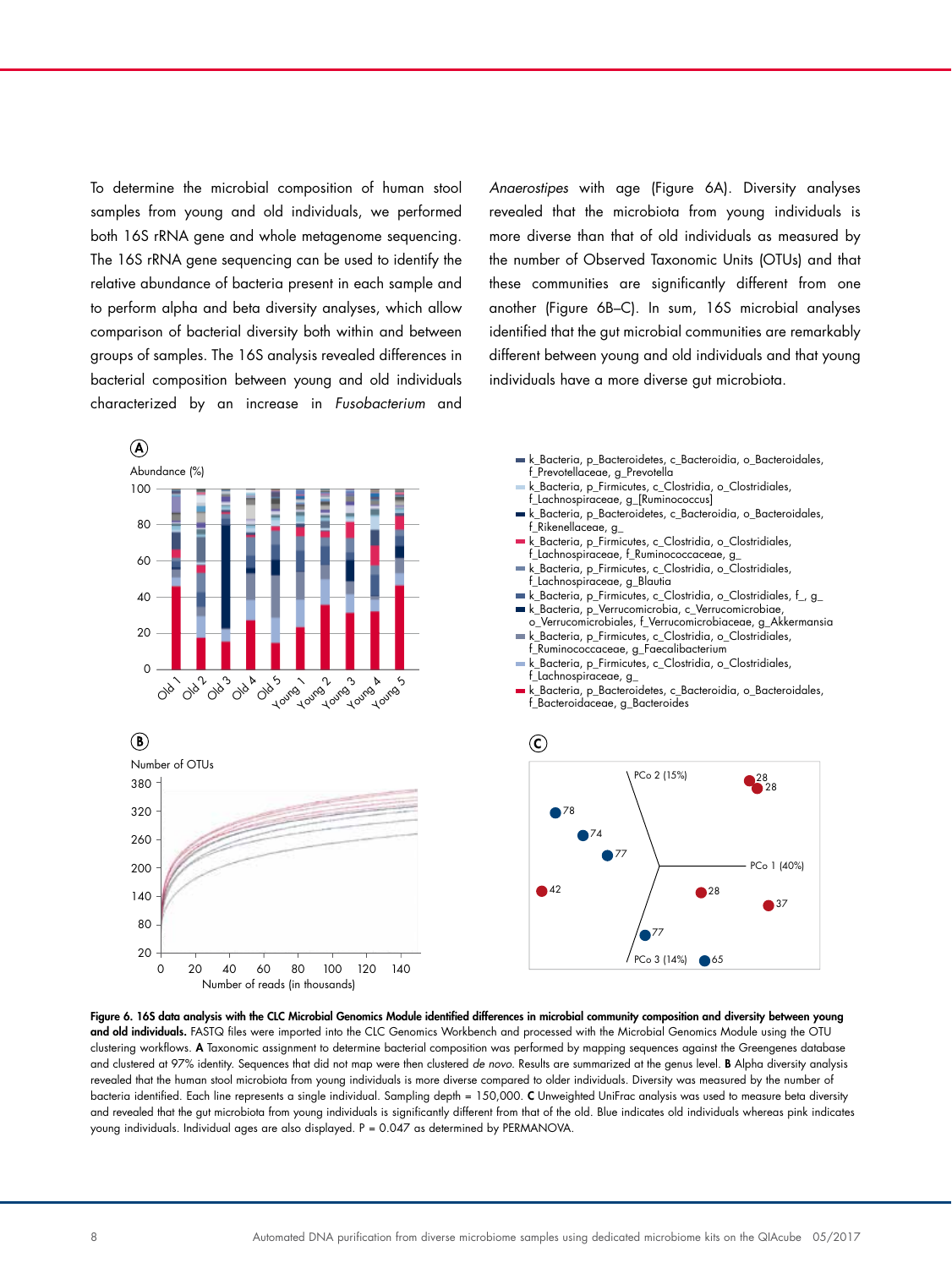In a following experiment, WGS was used to analyze these microbial communities. WGS can be used to determine the taxonomic composition, similar to 16S data, and to analyze the metagenome of a microbial community in order to determine its functional capacity. We compared the metagenomes from young and old individuals using the CLC Microbial Genomics Module. This analysis revealed marked differences between the total functional capacity of young and old metagenomes which tended to cluster separately with some overlap (Figure 7).



Group (Metadata layer #1) Old Young

Figure 7. Whole metagenome analysis with the CLC Microbial Genomics Module identified differences in the microbiomes of young and old individuals. Raw NGS sequences were imported into the CLC Genomics Workbench and processed with the Microbial Genomics Module using the whole metagenome analysis workflows. A heatmap and dendrogram based on Euclidean distance were used to assess the similarities between the samples. The heat map shows the functional profiles comparing metagenomes from young and old individuals.

A differential abundance analysis was performed comparing the mean number of mapped reads for young and old metagenomes to identify specific functional categories that differ between the two metagenomes. A number of functional categories, based on Gene Ontology terms, were identified to be overrepresented in either the young or the old individuals. Listed here are top 10 differences in either young or old metagenomes (Table 1). This analysis is particularly useful in determining specific and significant differences between groups of interest.

Table 1. Differential abundance analysis comparing metagenomes from young and old individuals.

| Name                                                       | Max group<br>mean | Fold<br>change | P-value |
|------------------------------------------------------------|-------------------|----------------|---------|
| RNA ligase activity                                        | 151.20            | $-312$         | 0.0002  |
| Cellular potassium ion transport                           | 47.00             | 32.84          | 0.0008  |
| Potassium ion transmembrane<br>transport                   | 47.00             | 32.80          | 0.0008  |
| Acetyltransferase activity                                 | 1229.80           | $-1.30$        | 0.0010  |
| N-acyltransferase activity                                 | 1039.00           | $-1.35$        | 0.0010  |
| Aminoglycoside<br>3-N-acetyltransferase activity           | 22.60             | $-188.37$      | 0.0011  |
| Aminoglycoside<br>N-acetyltransferase activity             | 22.60             | $-188.37$      | 0.0011  |
| N-acetyltransferase activity                               | 1039.00           | $-1.35$        | 0.0011  |
| Cysteine-type peptidase activity                           | 615.20            | 1.48           | 0.0014  |
| Plasmid maintenance                                        | 145.20            | 12.85          | 0.0014  |
| Galacturonan metabolic process                             | 16.80             | $-13719$       | 0.0022  |
| Carbon-oxygen lyase activity,<br>acting on polysaccharides | 16.80             | $-137.19$      | 0.0022  |
| Pectin catabolic process                                   | 16.80             | $-137.19$      | 0.0023  |
| Pectin metabolic process                                   | 16.80             | $-137.19$      | 0.0023  |
| Oligogalacturonide lyase activity                          | 15.80             | $-129.63$      | 0.0026  |
| Lysozyme activity                                          | 178.20            | 1.69           | 0.0178  |
| Acireductone dioxygenase<br>[iron(II)-requiring] activity  | 8.00              | 72.76          | 0.0178  |
| Cell wall macromolecule<br>catabolic process               | 178.20            | 1.69           | 0.0180  |
| Deoxyribonucleotide metabolic<br>process                   | 323.00            | 1.77           | 0.0191  |
| External encapsulating<br>structure part                   | 7.60              | 57.94          | 0.0202  |
| 3-beta-hydroxy-delta5-steroid<br>dehydrogenase activity    | 6.00              | 49.64          | 0.0214  |

Collectively, the results presented here show an easy-to-use and efficient automated workflow for isolation of highquality DNA from human stool samples which is free of inhibitors and can be used directly in downstream NGS applications. This workflow will help simplify and streamline the DNA extraction process and library construction from samples with high inhibitor content. Furthermore, the CLC Microbial Genomics Module provides a highly accurate and easy-to-use bioinformatics package for subsequent analyses to determine the bacterial composition, diversity and functional capability as demonstrated here with the example of microbial communities in young and old individuals.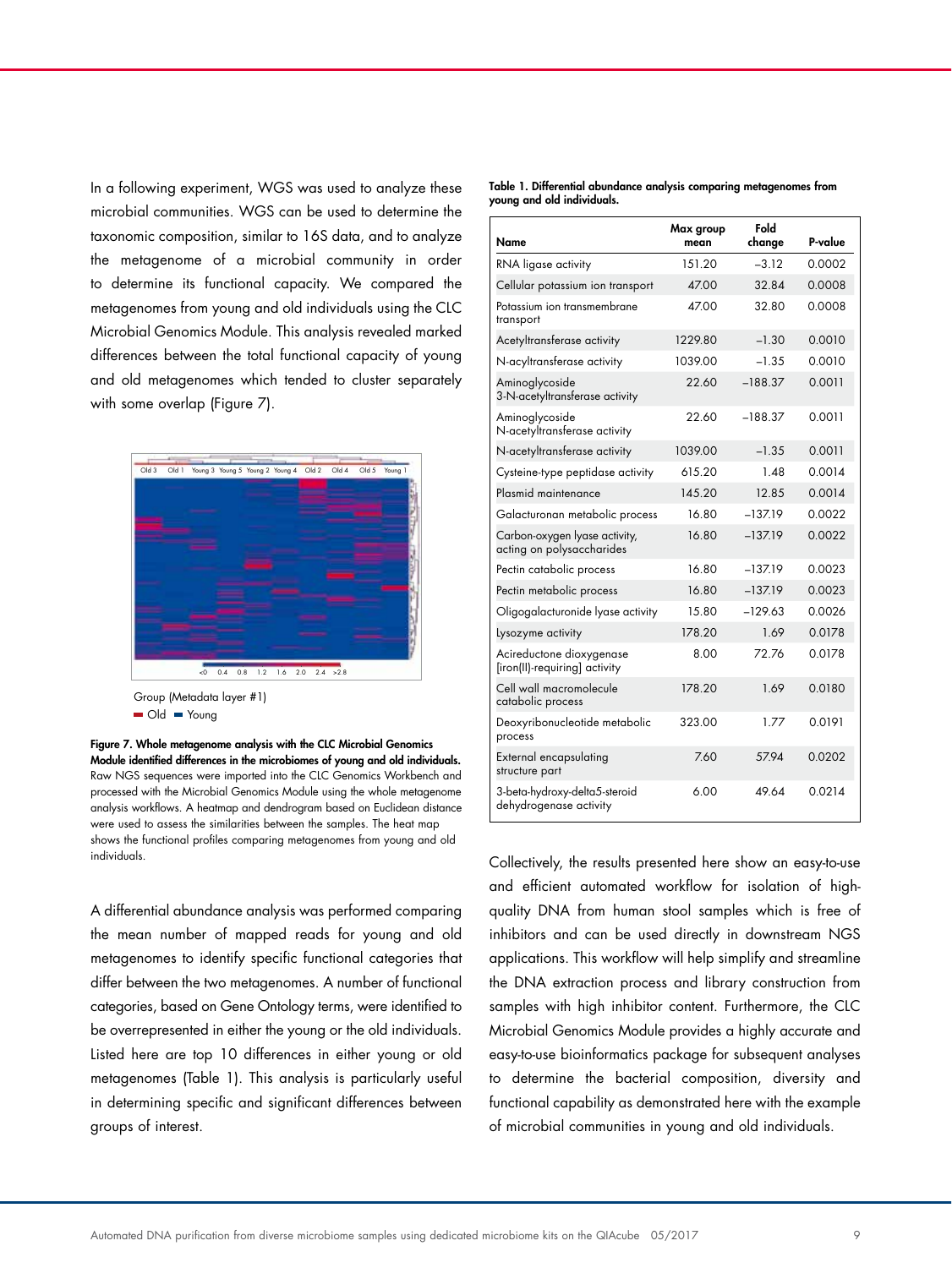## Conclusions

- Automation of the DNeasy PowerSoil, DNeasy PowerWater and the QIAamp PowerFecal DNA protocols on the QIAcube allows efficient isolation of high-quality DNA from inhibitor-rich samples with minimal hands-on time.
- DNA extracted from diverse sample types such as soil, water and stool using the QIAcube is of high quality and purity, ready for sensitive downstream applications such as qPCR and NGS.
- Additional protocols for a range of sample materials with Inhibitor Removal Technology are available on the QIAcube, including the DNeasy PowerLyzer® PowerSoil Kit, DNeasy PowerPlant® Pro Kit, DNeasy PowerClean® Pro Cleanup Kit, DNeasy Ultraclean® Microbial Kit and the RNeasy® PowerMicrobiome® Kit.

#### References

- 1. Caporaso J, et al. Ultra-high-throughput microbial community analysis on the Illumina HiSeq and MiSeq platforms. ISME J. 2012; 6:1621-1624.
- 2. Apprill A, et al. Minor revision to V4 region SSU rRNA 806R gene primer greatly increases detection of SAR11 bacterioplankton. Aquat. Microb. Ecol. 2015; 75:129-137.
- 3. Parada AE, Needham DM, Fuhrman JA. Every base matters: assessing small subunit rRNA primers for marine microbiomes with mock communities, time series and global field samples. Environ. Microbiol. 2015; 18:1403-1414
- 4. Walters W, et al. Improved Bacterial 16S rRNA Gene (V4 and V4-5) and Fungal Internal Transcribed Spacer Marker Gene Primers for Microbial Community Surveys. mSystems. 2015; 1:9-15
- 5. Claesson MJ, et al. Gut microbiota composition correlates with diet and health in the elderly. Nature. 2012; 488:178-184.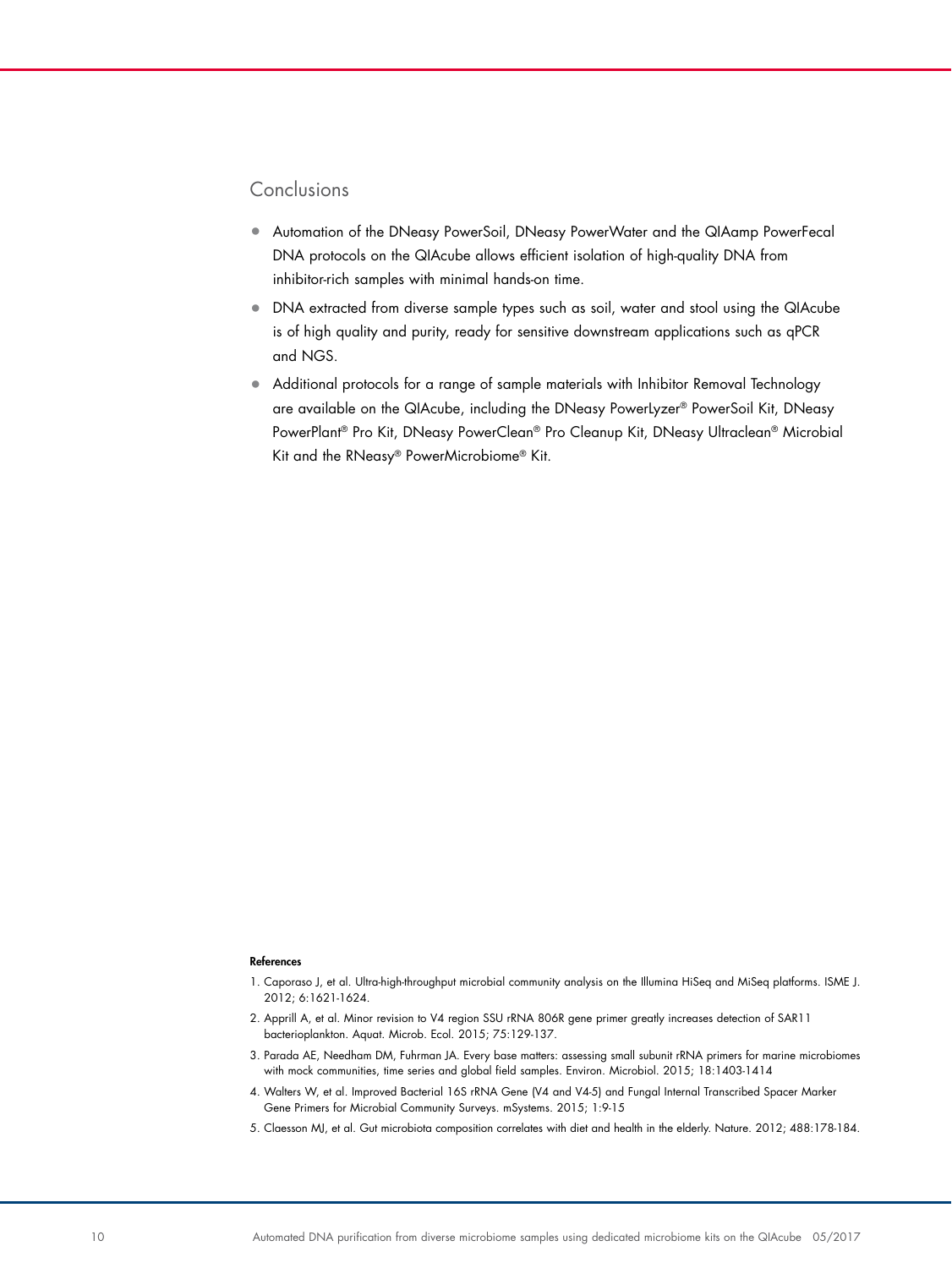## Ordering Information

| Product                                     | <b>Contents</b>                                                                                                                                                                                                                                                                                    | Cat. no.       |
|---------------------------------------------|----------------------------------------------------------------------------------------------------------------------------------------------------------------------------------------------------------------------------------------------------------------------------------------------------|----------------|
| QIAcube                                     | Robotic workstation for automated purification of DNA, RNA or<br>proteins using QIAGEN spin-column kits: includes 1-year warranty<br>on parts and labor                                                                                                                                            | Inquire        |
| DNeasy PowerSoil Kit (50)*                  | For the isolation of microbial genomic DNA from all soil types                                                                                                                                                                                                                                     | 12888-50       |
| DNeasy PowerWater Kit (50)*                 | For the isolation of genomic DNA from filtered water samples,<br>including turbid water                                                                                                                                                                                                            | 14900-50-NF    |
| PowerBead Tubes,<br>Glass 0.1 mm (50)       | Ready-to-use bead tubes for rapid and reliable biological sample<br>lysis from a wide variety of starting materials                                                                                                                                                                                | 13118-50       |
| PowerWater DNA Bead Tube<br>(50)            | Bead Tubes for the DNeasy PowerWater Kit                                                                                                                                                                                                                                                           | 14900-50-NF-BT |
| PowerBead Solution                          | For dispersing sample particles, homogenization and lysis                                                                                                                                                                                                                                          | 12955-4-BS     |
| Dry Bead Tubes (50)                         | Bead Tubes for the QIAamp PowerFecal DNA Kit                                                                                                                                                                                                                                                       | 12830-50-BT    |
| QIAamp PowerFecal DNA Kit                   | For the isolation of DNA from stool, gut material and biosolids                                                                                                                                                                                                                                    | 12830-50       |
| QIAseq FX DNA<br>Library Kit (24)*          | Buffers and reagents for DNA fragmentation (including end repair<br>and A-addition), ligation and library amplification; for use with Illumina<br>instruments; includes a plate containing 24 adapters with different<br>barcodes (pierceable foil seal, allowing usage of defined parts of plate) | 180473         |
| QlAseq 1-Step Amplicon<br>Library Kit (12)* | For 12 reactions: 1-Step Amplicon Enzyme Mix, 4x 1-Step Amplicon<br>Buffer, Primer Mix Illumina Library Amp, HiFi PCR Master Mix,<br>RNase-Free Water. Adapters sold separately                                                                                                                    | 180412         |
| QIAseq Library Quant System*                | For qPCR-enabled quantification of NGS libraries                                                                                                                                                                                                                                                   | QSTF-ILZ-Q     |
| QuantiFast Pathogen<br>PCR +IC Kit (100)*   | For 100 x 25 µl reactions: Master Mix, lyophilized Internal Control<br>Assay, lyophilized Internal Control DNA, ROX Dye Solution,<br>High-ROX Dye Solution, RNase-Free Water, Nucleic Acid Dilution<br>Buffer, Buffer TE                                                                           | 211352         |
| Vortex Adapter for<br>24 (1.5-2.0 ml) tubes | For vortexing 1.7, 2, 5, 15 and 50 ml tubes using the<br>Vortex-Genie 2 Vortex                                                                                                                                                                                                                     | 13000-V1-24    |
| Vortex Adapter for<br>6 (5.0 ml) tubes      | For vortexing 1.7, 2, 5, 15 and 50 ml tubes using the<br>Vortex-Genie 2 Vortex                                                                                                                                                                                                                     | 13000-V1-5     |

\* Other kit sizes or formats available; see www.qiagen.com.

The QIAcube and all the kits mentioned here are intended for molecular biology applications. These products are not intended for the diagnosis, prevention or treatment of a disease. The applications described here are not intended for diagnostic use. No claim or representation is intended to provide information for the diagnosis, prevention or treatment of a disease.

For up-to-date licensing information and product-specific disclaimers, see the respective QIAGEN kit handbook or user manual. QIAGEN kit handbooks and user manuals are available at www.qiagen.com or can be requested from QIAGEN Technical Services or your local distributor.